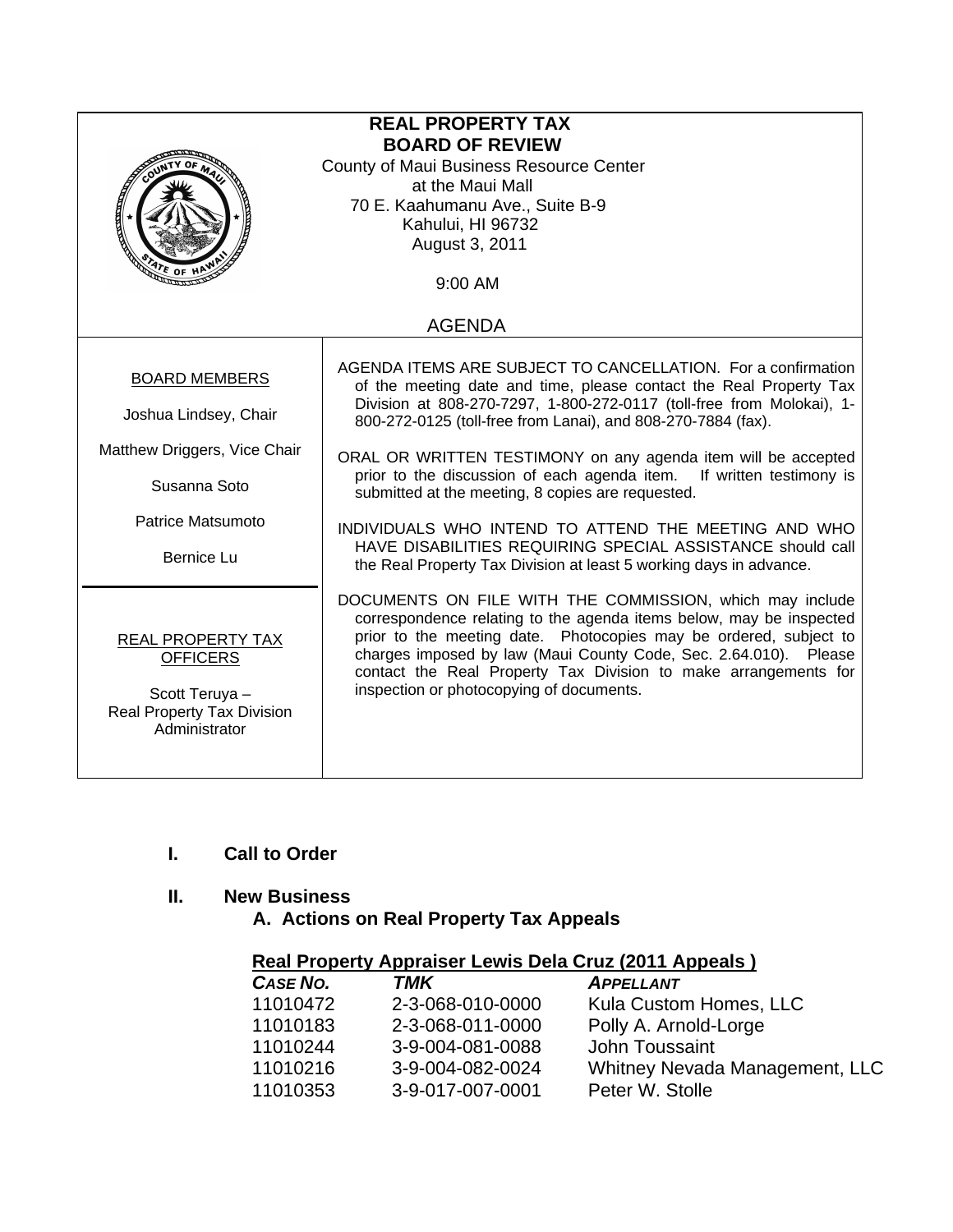### **Real Property Appraiser Kari Stockwell (2011 Appeals)**

| CASE NO. | TMK              | <b>APPELLANT</b>     |
|----------|------------------|----------------------|
| 11010623 | 3-8-089-067-0000 | Jayson Rosetes       |
| 11010211 | 3-8-055-069-0000 | James E. Peros Trust |

#### **Real Property Appraiser Edward Pa'a (2011 Appeals)**

| <b>CASE NO.</b> | TMK              | <u>.</u><br><b>APPELLANT</b>   |
|-----------------|------------------|--------------------------------|
| 11010940        | 4-3-010-004-0006 | John/Sally Nisbet              |
| 11010939        | 4-3-010-004-0060 | John/Sally Nisbet              |
| 11010315        | 4-3-010-004-0007 | Dennis/Karen Garlock           |
| 11010319        | 4-3-010-004-0079 | Dennis/Karen Garlock           |
| 11010562        | 4-3-010-004-0008 | Michael Joseph Whalen          |
| 11010458        | 4-3-010-004-0009 | <b>ECrossB Trust</b>           |
| 11010523        | 4-3-010-004-0016 | <b>William Ralph Harvey</b>    |
| 11010587        | 4-3-010-004-0024 | Gary/Mary Klebs                |
| 11010546        | 4-3-010-004-0026 | Michael/Linda Strapp           |
| 11010595        | 4-3-010-004-0027 | James/Susan Keithahn           |
| 11010475        | 4-3-010-004-0099 | James/Susan Keithahn           |
| 11010219        | 4-3-010-004-0029 | George Pohoski                 |
| 11010941        | 4-3-010-004-0034 | Debra M. Gigliotti             |
| 11010276        | 4-3-010-004-0037 | <b>Krambs Family Trust</b>     |
| 11010667        | 4-3-010-004-0039 | Virginia Suprenant             |
| 11010665        | 4-3-010-004-0044 | Virginia Suprenant             |
| 11010792        | 4-3-010-004-0049 | Norbert T. Wolszon             |
| 11010526        | 4-3-010-004-0054 | <b>Alfred Williams Trust</b>   |
| 11010525        | 4-3-010-004-0055 | <b>Skardina Family Trust</b>   |
| 11010581        | 4-3-010-004-0056 | <b>Skardina Family Trust</b>   |
| 11010346        | 4-3-010-004-0057 | Vijay/Koshu Madnani            |
| 11010349        | 4-3-010-004-0068 | Vijay/Koshu Madnani            |
| 11010350        | 4-3-010-004-0115 | Vijay/Koshu Madnani            |
| 11010600        | 4-3-010-004-0065 | Muriel D. Schroeder, LLC       |
| 11010932        | 4-3-010-004-0067 | Richard A. French              |
| 11010931        | 4-3-010-004-0094 | Richard C. French              |
| 11010630        | 4-3-010-004-0075 | Andrea K. Wolford              |
| 11010390        | 4-3-010-004-0076 | George L. Heiligman III        |
| 11010379        | 4-3-010-004-0116 | George L. Heiligman III        |
| 11010629        | 4-3-010-004-0077 | <b>Frank/Dolores Smith</b>     |
| 11010532        | 4-3-010-004-0078 | Robert/Margaret Jennings       |
| 11010934        | 4-3-010-004-0080 | <b>Merlic Family Trust</b>     |
| 11010535        | 4-3-010-004-0097 | <b>Dennis/Marjory McNeilus</b> |
| 11010282        | 4-2-010-004-0105 | Jeffrey J. Caputo              |
| 11010202        | 4-3-010-004-0108 | William J. Watson              |
| 11010797        | 4-3-010-004-0119 | Henry Jansen, Inc.             |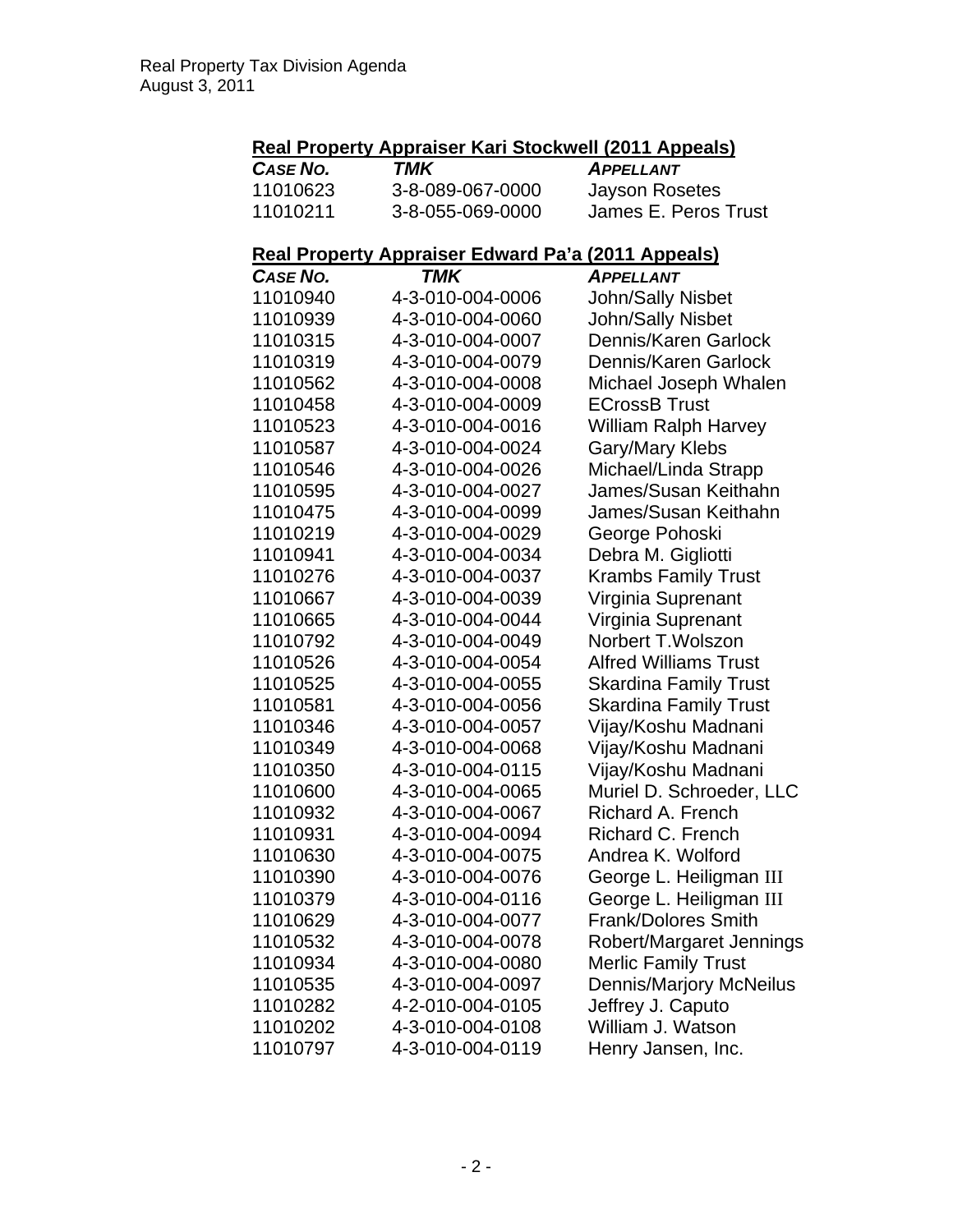### **Real Property Appraiser Wes Yoshioka (2011 Appeals)**

| TMK              | <b>APPELLANT</b>                       |
|------------------|----------------------------------------|
| 4-2-001-001-0000 | Maui Land & Pineapple Co., Inc.        |
| 4-2-003-097-0000 | Barbara M. Rush                        |
| 4-2-004-019-0000 | Primewest Capital (Hawaii), Inc.       |
| 4-2-005-031-0000 | Primewest Capital (Hawaii), Inc.       |
| 4-2-004-024-0000 | TY Management Corp. (Apartment)        |
| 4-2-004-024-0000 | TY Management Corp. (Commercial)       |
| 4-2-004-050-0000 | TY Management Corp.                    |
| 4-2-004-052-0000 | TY Management Corp.                    |
| 4-2-008-014-0000 | Honolua Ridge                          |
| 4-2-009-002-0000 | Honolua Ridge                          |
| 4-2-009-005-0000 | Honolua Ridge                          |
| 4-2-009-015-0000 | Honolua Ridge                          |
| 4-2-009-016-0000 | Honolua Ridge                          |
| 4-2-009-018-0000 | <b>Greg Brown</b>                      |
| 3-4-012-033-0000 | Donna P. Ting                          |
| 4-3-010-004-0078 | Robert/Margaret Jennings (2009 Appeal) |
|                  |                                        |

#### **Real Property Appraiser Kyle Shimizu (2011 Appeals)**

| CASE NO. | TMK              | <b>APPELLANT</b>              |
|----------|------------------|-------------------------------|
| 11010318 | 3-3-001-014-0000 | Chickadee Leinana Moniz       |
| 11010382 | 3-4-003-008-0000 | Robert Akiyoshi Watanabe      |
| 11010337 | 3-4-015-018-0000 | <b>Clarence/Molly Taomoto</b> |
| 11010365 | 3-4-016-011-0000 | <b>Fitzgerald/Parsons</b>     |
| 11010280 | 3-4-021-095-0000 | John/Mkako Frostad            |
| 11010316 | 3-4-021-107-0000 | <b>Carol Shultz</b>           |
| 11010301 | 3-4-039-028-0000 | <b>Dwight Mounts</b>          |
| 11010944 | 3-5-001-075-0000 | Kehalani 217-Maui, LLC        |
| 11010485 | 3-5-013-038-0000 | <b>Skip/Stacie Williams</b>   |
| 11010388 | 3-5-014-029-0000 | Colin F. Yamamoto             |
| 11010300 | 3-5-025-006-0000 | Byron M. Warner               |
| 11010660 | 3-5-034-002-0000 | Kent R. Smith                 |
| 11010363 | 3-6-004-004-0000 | <b>Waikapu Mauka Partners</b> |
| 11010354 | 3-6-004-005-0000 | Waikapu Mauka Partners        |
| 11010416 | 3-6-004-008-0000 | Donna P. Ting                 |
| 11010345 | 3-6-004-009-0000 | <b>THP Associates</b>         |
| 11010366 | 3-6-004-013-0000 | <b>THP Associates</b>         |

#### **Real Property Appraiser Grant Nakama (2011 Appeals)**

| CASE NO. | <b>TMK</b>       | <b>APPELLANT</b>              |
|----------|------------------|-------------------------------|
| 11010257 | 2-1-007-095-0013 | EPC Holdings, LLC             |
| 11010239 | 2-1-007-095-0041 | Pimco Properties Holding, LLC |
| 11010651 | 2-1-008-117-0066 | <b>Jack Anthony Gelione</b>   |
| 11010352 | 2-1-007-095-0105 | Del Adlawan                   |
| 11010620 | 2-1-008-070-0029 | Robert C. Samuel              |
| 11010342 | 2-1-008-070-0040 | Oversea Lion Company, Ltd.    |